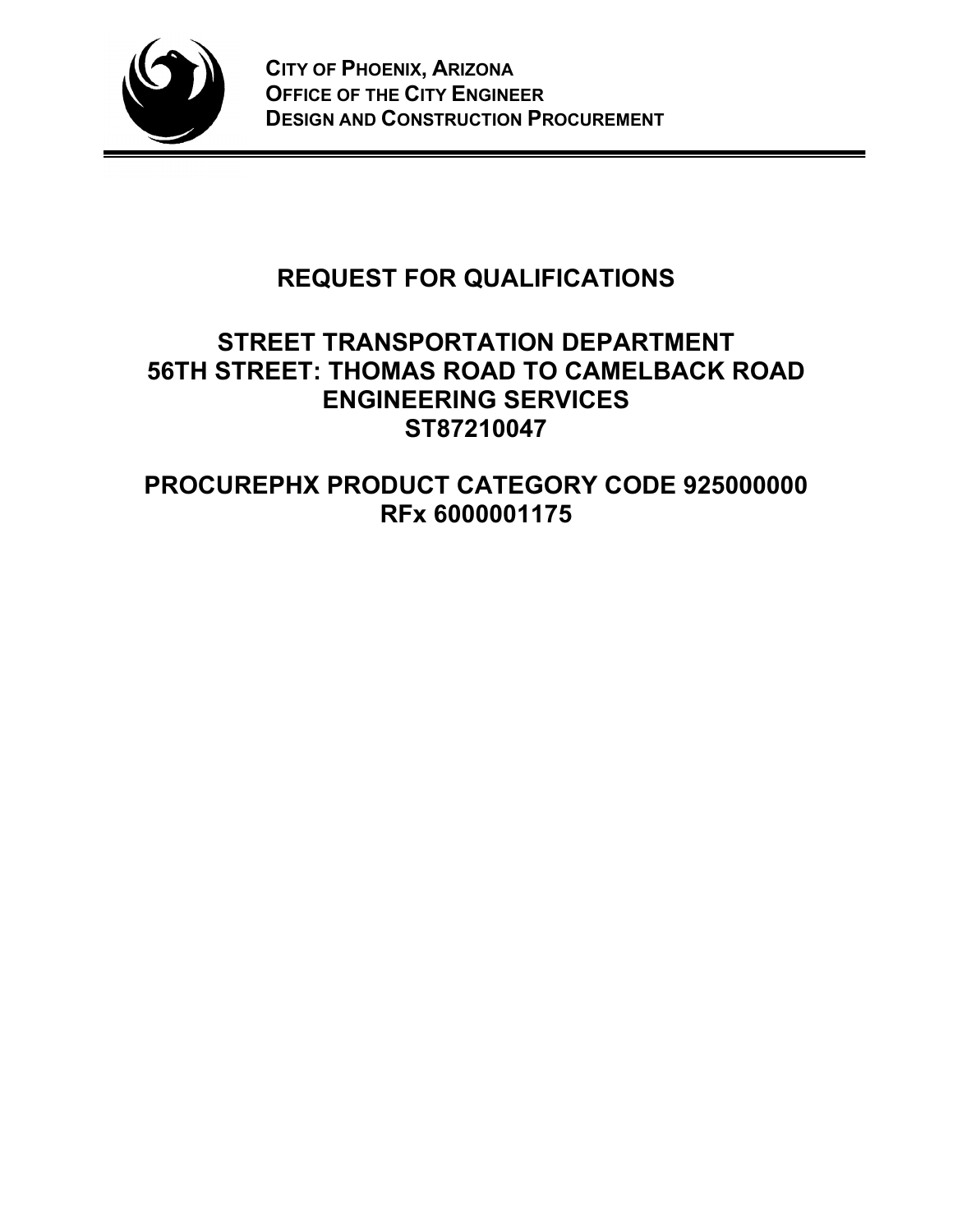# REQUEST FOR QUALIFICATIONS

The City of Phoenix is seeking a qualified consultant team to provide design services for approximately 1.5-mile-long section of 56th Street for bike and pedestrian environment corridor improvements. The estimated total construction cost for this project is \$10.6 million.

#### **SECTION I – PROJECT DESCRIPTION**

The project will consist of approximately 1.5-mile-long section of 56th Street (a collector roadway) for bike and pedestrian environment corridor improvements between Thomas Road (arterial roadway) to Camelback Road (arterial roadway).

The project will engage several neighborhood associations and will include, but is not limited to: developing a consistent corridor that puts the safety of pedestrians and bicyclists first; meeting Americans with Disabilities Act (ADA) guidelines; completing pedestrian and bicycle gaps along the corridor; incorporating lighting, storm drain, landscaping and traffic signal improvements, potential pavement preservation, and other roadway safety measures.

The improvements will comply with the current City of Phoenix Street Planning and Design Guidelines, City of Phoenix Administrative Procedure No. 155 (AP-155), the American Association of State Highway and Transportation Officials, City of Phoenix Traffic Signal & Lighting Standards, and the City of Phoenix Storm Drain Manual design criteria.

#### **SECTION II – SCOPE OF WORK**

The consultant is expected to complete final construction plans, specifications, and engineering estimates; provide data collection information, topographic surveying, drainage memorandum, materials reports, various utility adjustments, and geotechnical investigations; and prepare the required documents for Environmental Clearance, Right-of-Way Acquisition and Temporary Construction Easements. The consultant will work with the City of Phoenix Public outreach firm on project public engagement. Services also include post design bid assistance through award of construction.

The consultant will use the 2019 MAG Project Assessment as a reference in developing a Final Project Assessment report for the City of Phoenix that includes the proper guidance for the best ultimate roadway alignment, ultimate roadway cross sections, and lane configurations for the entire project limits. The consultant shall coordinate with the City of Phoenix through the evaluation and determination of all final design elements.

The 2019 MAG Project Assessment report is available for download on the City's website at:

#### [Phoenix Street Transportation](https://www.phoenix.gov/streets/56thstreet) - 56th Street Corridor Study

The project will be separated into two construction phases; therefore, two separate complete sets of final construction documents shall be produced. The scope of work for the final design documents will include, but is not be limited to the design and engineering for the following bike and pedestrian environment corridor improvements along 56th Street for both Phase 1 and Phase 2:

#### **Phase 1: 56th Street Improvements from Indian School Road to Camelback Road**

- Design consistent pedestrian walkway, bike lanes, curb, and gutter on both sides of 56th Street.
- Evaluate existing sidewalks, bike lanes, curb and gutter, pedestrian/bicycle ramps, crosswalks, and driveways. Improve to meet the City of Phoenix standards and ADA guidelines.
- Design streetlight, storm drain, landscaping, and irrigations system improvements. Include utility mapping and adjustments.
- Evaluate need for traffic calming features along the corridor. Roadway, bike, and pedestrian crossing improvements at the existing roundabout at 56th Street and Exeter Boulevard.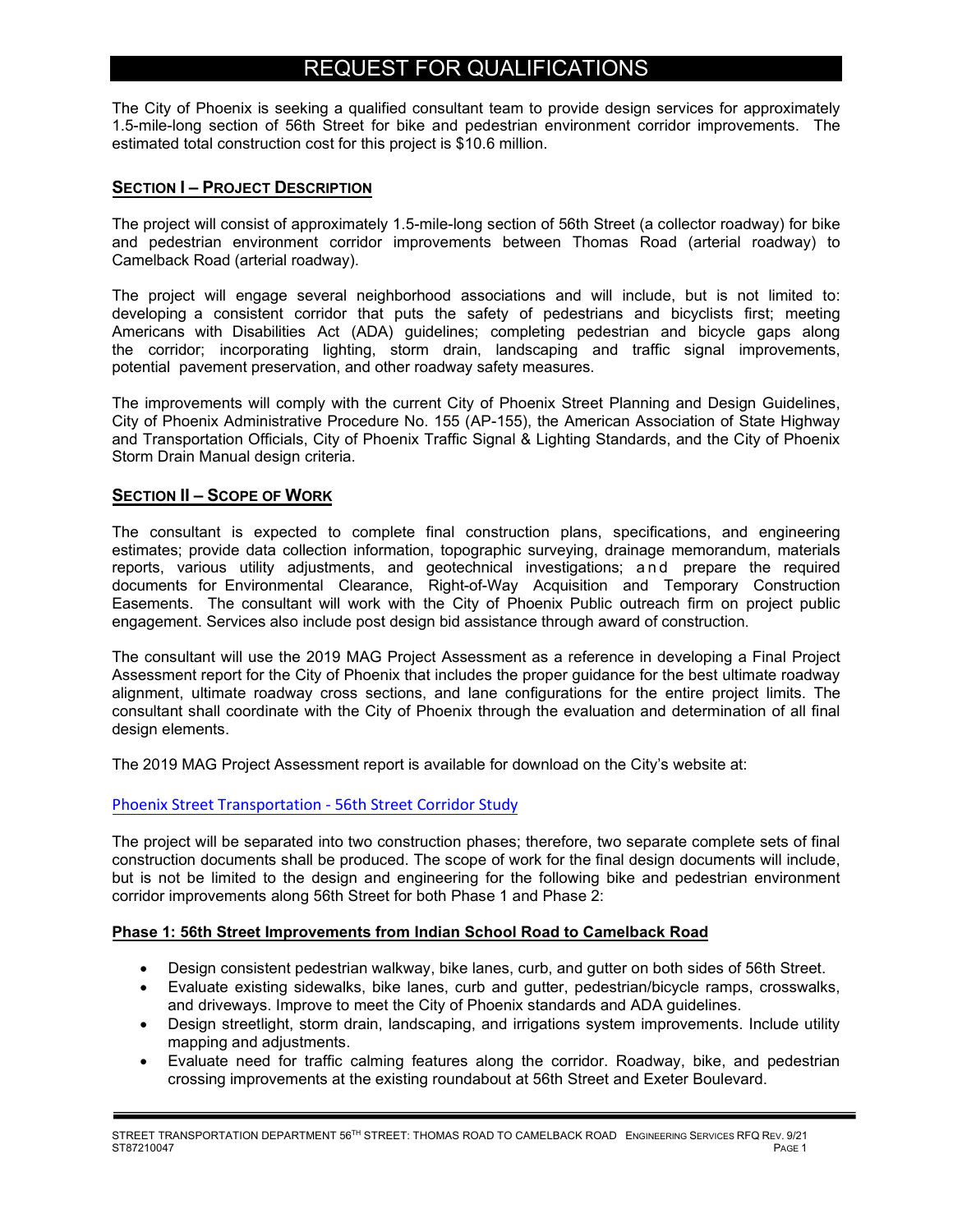- Evaluate the drop off/pick up patterns and safe routes to school in the project vicinity as well as the need for additional mid-block crossings near schools along the corridor.
- Evaluate the need for additional pedestrian/bicycle enhance mid-block crossings such as high visibility crosswalks, raised crosswalks, or HAWKs along the corridor.
- Evaluate the existing crossing at the intersection of 56th Street and Camelback Road.
- Evaluate improvements to all intersection corners, pedestrian ramps, traffic signal equipment, etc. to meet the City of Phoenix and ADA compliance standards.

#### **Phase 2: 56th Street Improvements from Thomas Road to Indian School Road**

- Design consistent pedestrian walkway, bike lanes, and curb and gutter on both sides of 56th Street.
- Evaluate existing sidewalks, bike lanes, curb and gutter, pedestrian/bicycle ramps, crosswalks, and driveways. Improve to meet the City of Phoenix standards and ADA guidelines.
- Design streetlight, storm drain, landscaping, and irrigations system improvements. Include utility mapping and adjustments.
- Evaluate need for traffic calming features along the corridor.
- Evaluate the drop off/pick up patterns and safe routes to school options in the project vicinity as well as the need for additional mid-block crossings near schools along the corridor.
- Evaluate the need for additional pedestrian/bicycle enhance mid-block crossings such as high visibility crosswalks, raised crosswalks, or HAWKs along the corridor.
- Evaluate the existing crossing at intersections of 56th Street and Thomas Road and the intersection of 56th Street and Indian School Road.
- Evaluate improvements to all intersection corners, pedestrian ramps, traffic signal equipment, etc. to meet the City of Phoenix and ADA compliance standards.

#### **SECTION III - PRE-SUBMITTAL MEETING**

A pre-submittal meeting will be held at 9:00 a.m., Phoenix time on Tuesday, December 2, 2021 via WebEx. At this meeting, City staff will discuss the scope of work, general project requirements, and respond to questions from the attendees. It is strongly recommended that interested firms attend the presubmittal meeting. Inquiries regarding the project scope outside of this pre-submittal meeting must be directed to the Contracts Specialist.

#### **PRE-SUBMITTAL MEETING WEBEX INFORMATION:**

#### **Join by Link:**

https://cityofphoenix.webex.com/cityofphoenix/j.php?MTID=m9ca3f92e5a17e051ed20045570117caf

#### **Join by Phone:**

+1-415-655-0001 US Toll

#### **Join by meeting number:**

Meeting number (access code): 2465 925 7911 Meeting password: H8szssMyY45

Need help? Go to [https://help.webex.com \[help.webex.com\]](https://urldefense.com/v3/__https:/help.webex.com__;!!LkjWUF49MRd51_ry!LIvWirpV6MTwBeDTFcvxLHF2MjLjfgJUEKXjUlie1qm8vCMGvm0xAlG888x7WQmbKdBHVIo3$)

#### **SECTION IV - STATEMENT OF QUALIFICATIONS EVALUATION CRITERIA**

A Firm will be selected through a qualifications-based selection process based on the criteria below. Subcriteria are listed in order of importance in relation to project services. City of Phoenix project experience is not required.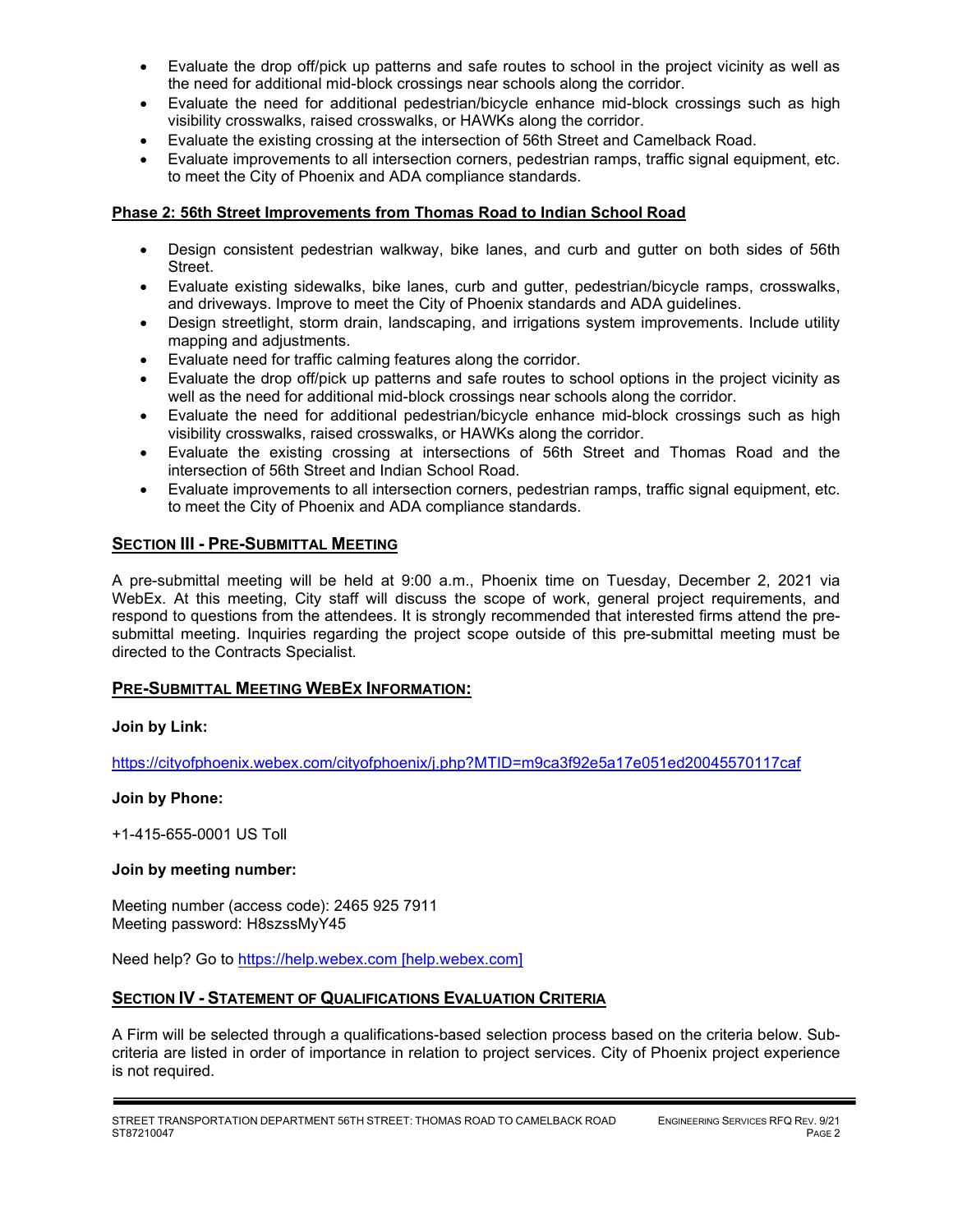### **A. Design Experience of the Prime Firm (maximum 200 points)**

Describe the experience and qualifications of the prime firm in providing design services for similar projects. Identify projects the submitting firm has completed. For each project listed, provide:

- 1. Description of the project including scope and project owner.
- 2. Role of the firm and explain how this relates to the services being solicited.
- 3. Project's original contract value, final contract value, and reason for variance.
- 4. Project's start date and completion date.

### **B. Design Experience of the Key Personnel and Subconsultants (maximum 225 points)**

Describe the experience and qualifications of the specific project team expected to be assigned to this project in providing design services for similar projects. For each key person identified, list their length of time with the firm. List each key person's role in the projects provided. If a project selected for a key person is the same as one selected for the firm, provide just the project name and the role of the key person. For each project listed, provide:

- 1. Description of the project including scope and project owner.
- 2. Role of the team or team member and explain how this relates to the services being solicited.
- 3. Project's original contract value, final contract value, and reason for variance.
- 4. Project's start date and completion date.

#### **C. Project Understanding and Approach (maximum 400 points)**

Provide the following:

- 1. Describe your firm's understanding of the City's need for this project, including important considerations such as project issues and challenges.
- 2. Describe the team's approach to handling community desires, conflicting interest, and comments from multiple stakeholders along the length of the project (along 56th Street between Thomas Road to Camelback Road) and the process the team will take to arrive at a multiple-benefit solution in an effective and efficient manner.
- 3. Describe the quality control process that the project manager will implement to ensure quality work on all submittals, including subconsultants.
- 4. Describe the team's approach to the project, including important considerations such as scope, schedule, and budget. Describe how the design aspects will accommodate to existing constraints.
- 5. Describe the team's engineering approach to provide connectivity and safety for pedestrians and cyclists.
- 6. Describe the team's engineering approach to bringing aesthetic enhancements to the corridor.

#### **D. Staffing Information for Key Personnel (maximum 175 points)**

Provide the following:

- 1. Team's availability and commitment to the project, including sub-consultants.
- 2. Team's plan to maintain continuity of the proposed services.
- 3. Organization chart showing key personnel, current professional licenses, or certifications, and assigned roles for design services for the project.
- 4. Identify the location of the lead firm's principal office and the home office location of key staff on this project.

### **E. Reference Check (maximum 21 points\*)**

Use the form provided (Exhibit A) to obtain at least three references. It is preferred no more than one be a City of Phoenix project. If your firm has not completed prior projects with other agencies, you will not be penalized. It is recommended there be references outside the City of Phoenix.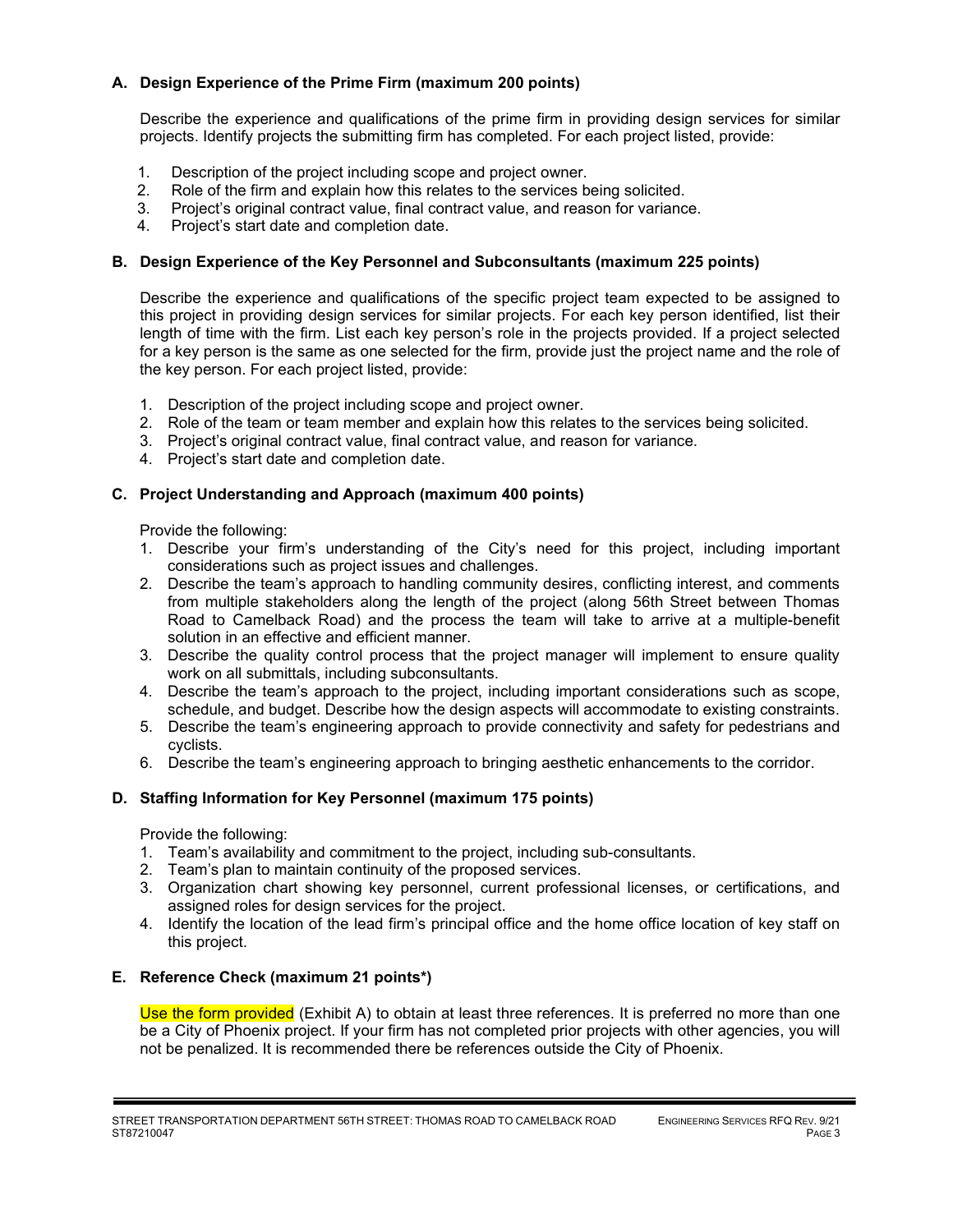\*These points are in addition to the (1,000) points for the SOQ.

#### **SECTION V - SUBMITTAL REQUIREMENTS**

**New Electronic Submittal Process**: Firms interested in this project must submit a Statement of Qualifications (SOQ) electronically through the ProcurePHX online portal.

Submittal requirements are as follows:

 **Vendor Information: All firms must be registered in the City's Vendor Management System prior to submitting a proposal. For new firms, the City will send an email to your firm with a vendor number within two business days of submitting the request. The vendor number should be included on the cover of the SOQ. Information on how to register with the City is available at:** 

<https://www.phoenix.gov/financesite/Pages/EProc-help.aspx>

**If your firm is already registered with the City of Phoenix's ProcurePHX system, please visit**  <https://eprocurement.phoenix.gov/irj/portal> **to login and access the electronic solicitation.**

**The product category code for this RFQ is 925000000 and the RFx number is 6000001175.** 

#### **Submittals:**

- Submittals must be uploaded to the ProcurePhx website by the submittal due date and time.
- Submit only one SOQ electronically, in .PDF format only, addressing all evaluation criteria. No hard copies will be accepted.
- Clearly display the firm name, vendor number, project title, and project number on the cover of the SOQ.
- A maximum of **12 pages** is permitted to address all content in the SOQ submittal *(Maximum page limit includes evaluation criteria and all additional content. It does not include information sheet.)*
- Submit electronically the Statement of Qualifications by **12:00 noon, Phoenix time, on Friday, December 17, 2021.**
- Upload one complete version of the SOQ addressing all the criteria. Upload format is .PDF.
- Page size must meet requirements of  $8\frac{1}{2}$ " x 11"
- **Font size must not be less than 10 point**
- Content count:
	- $\checkmark$  Each side of a page containing evaluation criteria and additional content will be counted toward the maximum page limit noted above.
	- $\checkmark$  Pages that have project photos, charts and/or graphs will be counted towards the maximum page limit noted above.
	- $\checkmark$  Front and back covers, information sheet, Table of Contents pages, and divider (tab) pages **will NOT** be counted toward the maximum page limit noted above, unless they include evaluation criteria and additional content that could be considered by the selection panel.
- **Information Sheet:** Provide an information sheet that includes project title, project number, RFx number, firm name, address, phone number, vendor number, and the name, title, email address and signature of your contact person for the project. Do not include any additional information.
- **Evaluation Criteria:** Address the SOQ evaluation criteria.
- **Additional Content:** Resumes and other information may be included (*content shall be included within the permitted maximum page limit*).

**Note: All pages exceeding the specified maximum page limit will be removed from the submittal and not considered in evaluating a submitted SOQ.**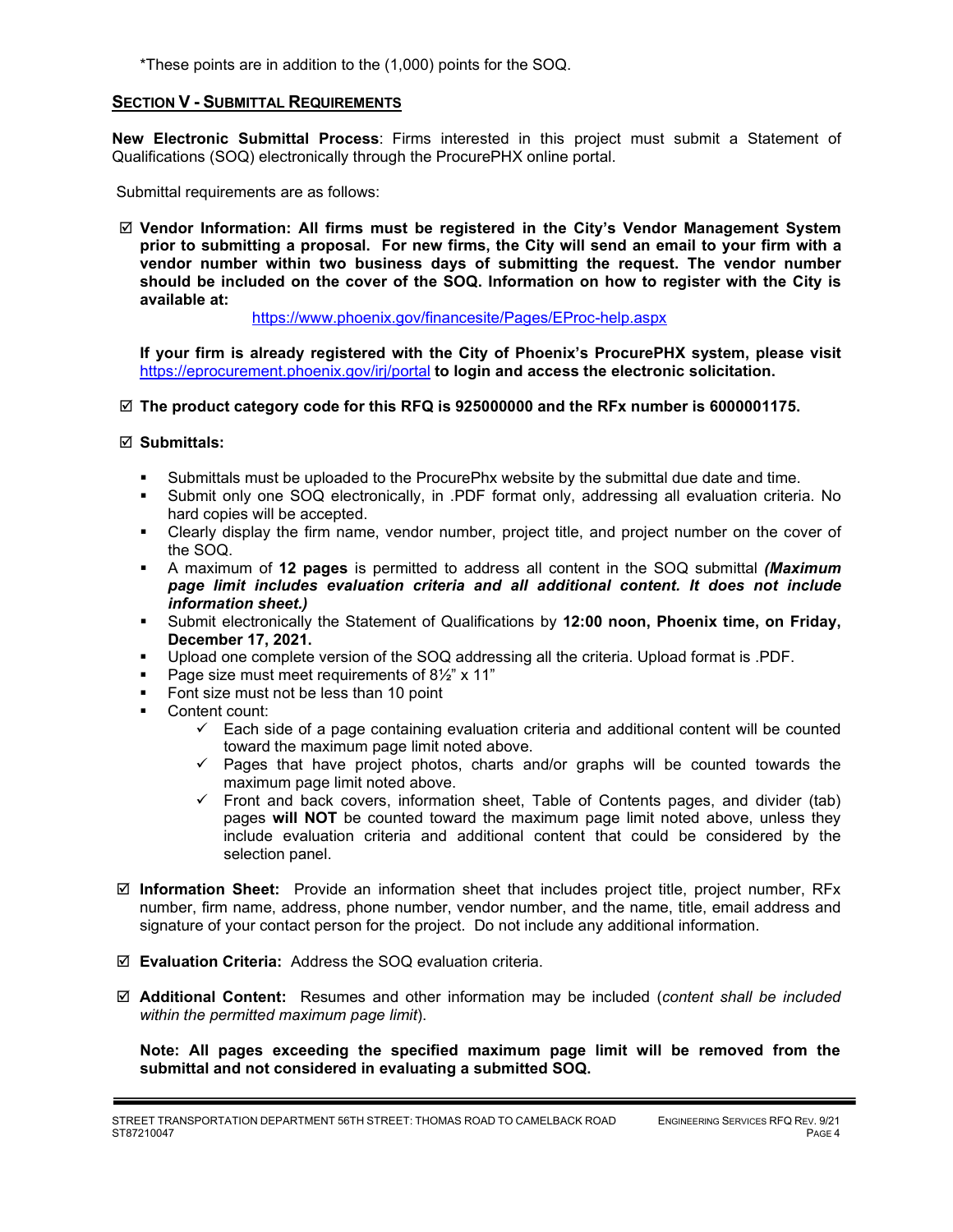### **SECTION VI – GROUNDS FOR DISQUALIFICATION**

The following **will be grounds for disqualification,** and will be strictly enforced:

- Failure to submit electronically through the ProcurePHX online portal by the due date and time.
- Violating the "Contact with City Employees" policy contained in this RFQ

#### **SECTION VII - SELECTION PROCESS AND SCHEDULE**

Interested firms will submit a SOQ. The firm will be selected through a qualifications-based selection process. A selection panel will evaluate each SOQ per the criteria set forth in Section IV above.

The City will select a firm based on the SOQs received; no formal interviews will be conducted. The City may conduct a due diligence review on the firm receiving the highest evaluation.

The City expects to create a final list of at least three, but not more than five firms for this project. The City will enter into negotiations with the selected firm and execute a contract upon completion of negotiation of fees, contract terms, and City Council approval.

The following tentative schedule has been prepared for this project.

| Pre-submittal meeting | December 2, 2021  |
|-----------------------|-------------------|
| SOQs due              | December 17, 2021 |
| Scope Meeting         | Late April 2022   |

If the City is unsuccessful in negotiating a contract with the best-qualified firm, the City may then negotiate with the next most qualified firm until a contract is executed, or the City may decide to terminate the selection process. Once a contract is executed with the successful firm, the procurement is complete.

#### http://solicitations.phoenix.gov/awards

All submitting firms will be notified of selection outcome for this project. The status of a selection on this project will be posted on the City of Phoenix's "Tabulations, Awards, and Recommendations" website:

<http://solicitations.phoenix.gov/awards>

The selected Consultant should expect to comply with the Arizona State Statutes Title 34 and City of Phoenix Design and Construction Procurement's contract provisions.

#### **SECTION VIII – GENERAL INFORMATION**

**Citywide Capital Improvement Projects.** Consulting and contractor services supporting the City's Capital Improvement Projects are procured under the authority of the City Engineer, currently located within the Street Transportation Department. Design and Construction Procurement coordinates the citywide consulting and construction contracting procurement processes.

**Changes to Request for Qualifications.** *Any changes to this Request for Qualifications (RFQ) will be in the form of a Notification.* The City of Phoenix shall not be held responsible for any oral instructions. Notifications are available on both the Current Opportunities and ProcurePHX webpage.

*It shall be the responsibility of the registered RFQ holder to determine, prior to the submittal of the Statement of Qualifications, if a Notification has been issued***.** Registered RFQ holders may refer to the web page or call the Contracts Specialist (listed below) to ascertain if a Notification has been issued for this project.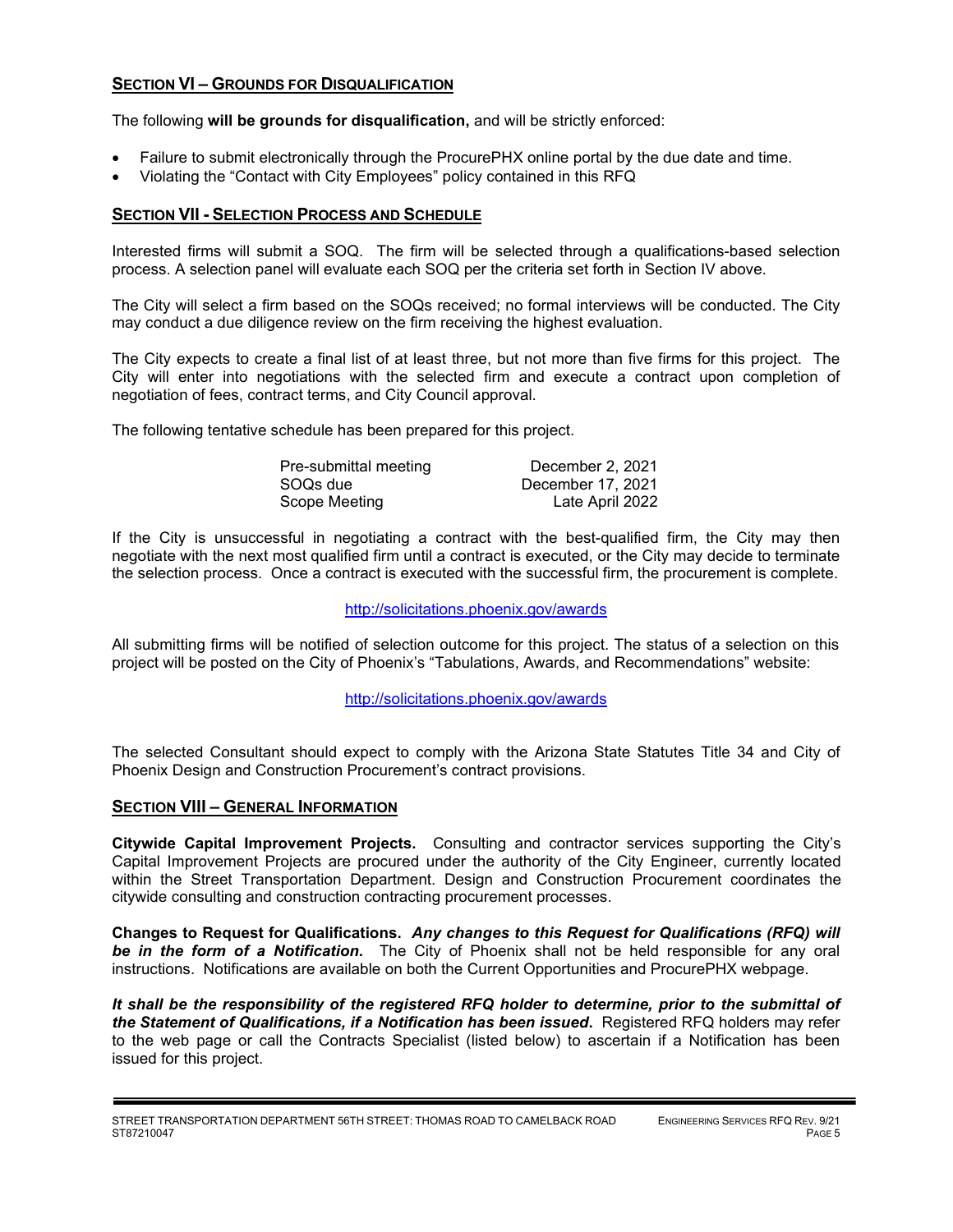**Alternate Format.** For more information or a copy of this publication in an alternate format, contact the Contracts Specialist (listed below) - Voice or TTY 711. Requests will only be honored if made within the first week of the advertising period.

**Release of Project Information.** The City shall provide the release of all public information concerning the project, including selection announcements and contract awards. Those desiring to release information to the public must receive prior written approval from the City.

**City Rights.** The City of Phoenix reserves the right to reject any or all Statements of Qualifications, to waive any informality or irregularity in any Statement of Qualifications received, and to be the sole judge of the merits of the respective Statements of Qualifications received.

**Contact with City Employees.** This policy is intended to create a level playing field for all Proposers, assure that contracts are awarded in public, and protect the integrity of the selection process. **OFFERORS THAT VIOLATE THIS POLICY WILL BE DISQUALIFIED.**

Beginning on the date the RFQ is issued and until the date the contract is awarded or the RFQ withdrawn, all persons or entities that respond to the RFQ, including their authorized employees, agents, representatives, proposed partner(s), subcontractor(s), joint venture(s), member(s), or any of their lobbyists or attorneys (collectively the Proposer), will refrain from any direct or indirect contact with any person (other than the designated Contract Specialist) who may play a part in the selection process, including members of the evaluation panel, the City Manager, Assistant City Manager, Deputy City Managers, Department heads, the Mayor and other members of the Phoenix City Council. As long as the RFQ solicitation is not discussed, Proposers may continue to conduct business with the City and discuss business that is unrelated to this RFQ solicitation with City staff.

Commencing on the date and time a solicitation is published, potential or actual proposers (including their representatives) will only discuss matters associated with the solicitation with the Mayor, any members of City Council, the City Manager, any Deputy City Manager, or any department director directly associated with the solicitation (including in each case their assigned staff, except for the designated procurement officer) at a public meeting, posted under the Arizona Revised Statutes, until the resulting contract(s) are awarded or all offers or responses are rejected and the solicitation is cancelled without any announcement by the procurement officer of the City's intent to reissue the same or a similar solicitation.

Proposers may discuss their proposal or the RFQ solicitation with the Mayor or one or more members of the Phoenix City Council, provided such meetings are scheduled through the Contract Specialist (listed below), conducted in person at 200 W. Washington, Phoenix, Arizona 85003, and are posted as open meetings with the City Clerk at least twenty-four (24) hours prior to the scheduled meetings. The City Clerk will be responsible for posting the meetings. The posted notice shall identify the participants and the subject matter, as well as invite the public to participate.

**Conflict of Interest.** The City reserves the right to disqualify any Proposer on the basis of any real or apparent conflict of interest that is disclosed by the proposal submitted or any other data available to the City. This disqualification is at the sole discretion of the City. Any Proposer submitting a proposal herein waves any right to object now or at any future time, before any body or agency, including but not limited to, the City Council of the City of Phoenix or any court.

**Protest Procedures.** Firms responding to disqualification or a procurement outcome are referred to the Code of the City of Phoenix Chapter 2, Article XII, Section 2-187 to 2-190.4, which governs protest procedures utilized throughout the selection process. The procedures may be reviewed through the City of Phoenix website at:

<http://www.codepublishing.com/az/phoenix/>

A copy of the Protest Policy is also available online at:

<https://www.phoenix.gov/streets/procurement-opportunities>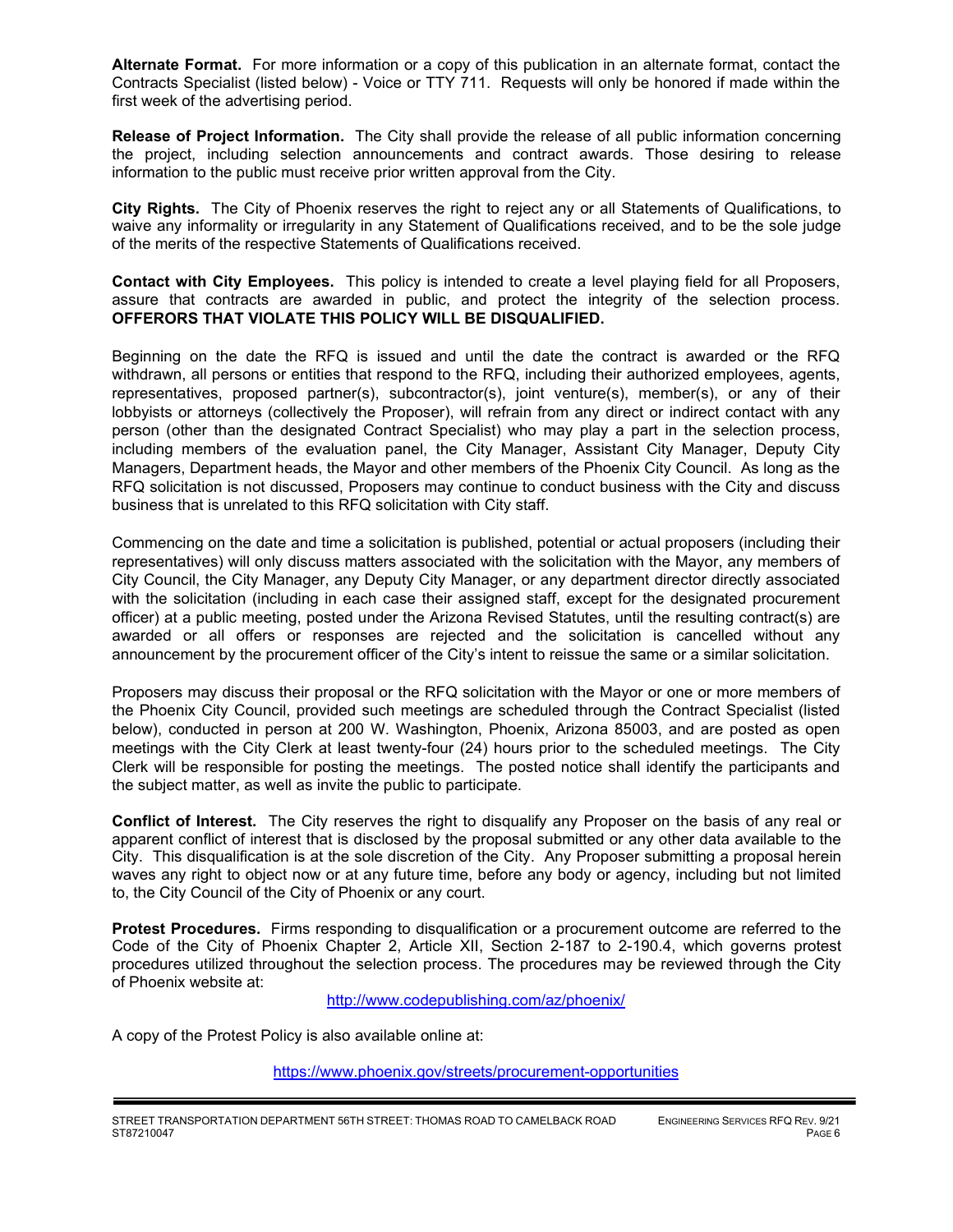**Questions -** Questions pertaining to this selection process or contract issues should be directed to the Contracts Specialist, Kathleen Lewis at (602) 534-5789 or email <u>kahtleen.lewis@phoenix.gov</u>.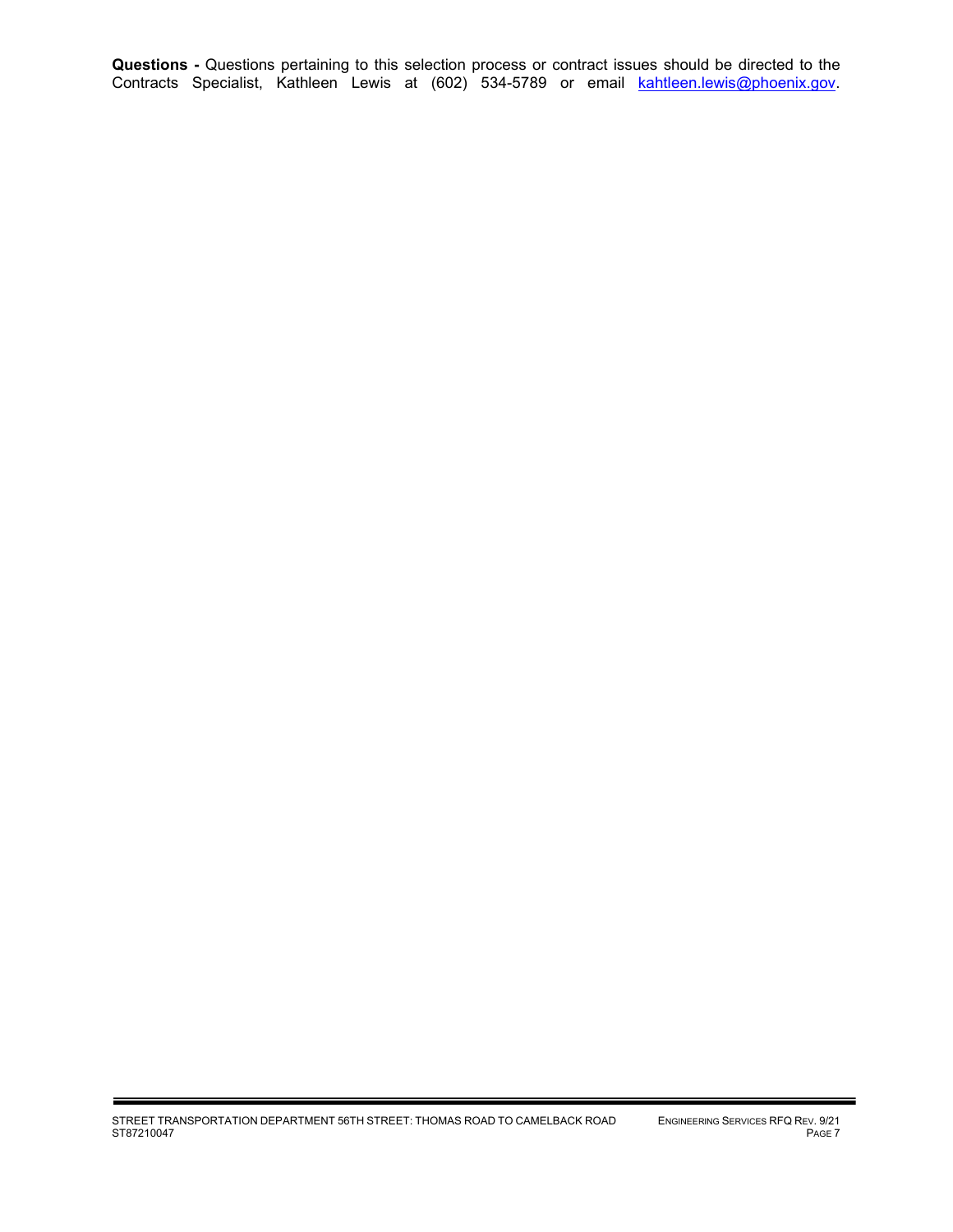#### **EXHIBIT A CONSULTANT REFERENCE CHECK INSTRUCTIONS, FORM, AND SAMPLE LETTER**

**The attached Consultant Performance Evaluation Form is to be provided to the agencies or entities for which your firm has recently provided services relevant to those requested for this project. Provide the evaluation form to the Owner, or the Owner's representative directly responsible for oversight of the project to complete and submit to the email box listed below.**

**The first three references submitted will be accepted and the scores utilized as part of the evaluation process. Each reference check is worth up to 21 points for a total of up to 7 points available.**

**The form is to be completed by the agency or entity and uploaded to the (email box) at:**

**[soq.referencechecks@phoenix.gov](mailto:soq.referencechecks@phoenix.gov)**

**The procurement identifier is:**

## **6000001175**

# **Attention: Kathleen Lewis**

**Also attached is a sample performance evaluation cover letter that may be used when sending the reference check request.**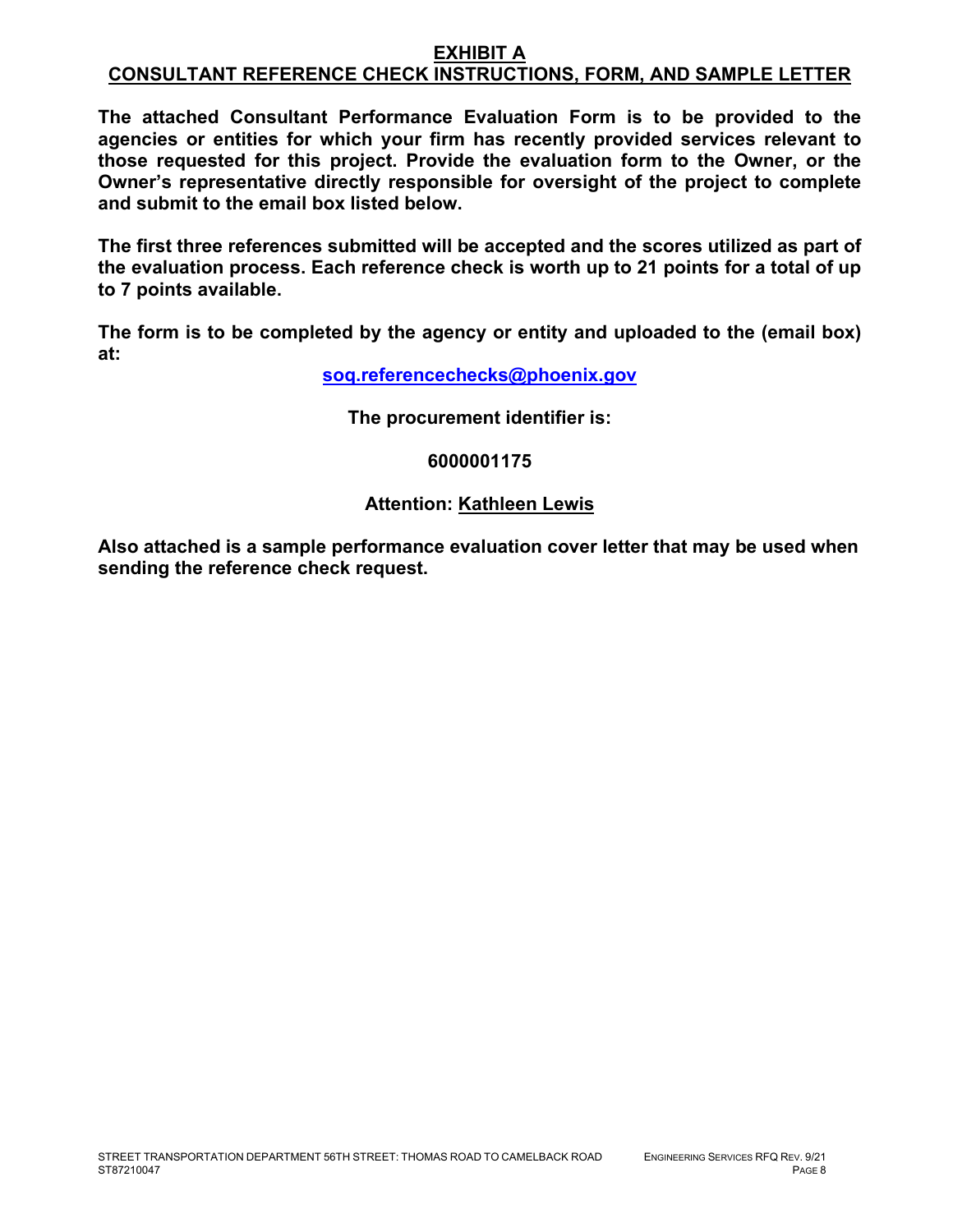Sample Cover Letter Contact Name Address of Reference

(Your Name) is responding to a Request for Qualifications (RFQ) from the City of Phoenix Office of the City Engineer's Design and Construction Procurement section.

The City is requesting reference information related to our past performance. As a part of the response submittal process, the City is requesting performance evaluations from agencies that our firm has performed services for either in the past or is currently receiving services.

I would appreciate your cooperation in completing the attached Consultant Performance Evaluation form and return by email the completed form by 12:00 pm Phoenix time on **December 17, 2021** to:

[soq.referencechecks@phoenix.gov](mailto:soq.referencechecks@phoenix.gov) 

# **Reference in Subject Line: RFx #6000001175**

For questions, contact Kathleen Lewis, Contracts Specialist at 602-534-5789.

Failure to submit the Consultant Performance Evaluation form by the above date will have a negative impact on the proposal we submit for this service. Your cooperation in submitting this form by this date is appreciated.

If you have any questions regarding this request, please contact (your name) at (your telephone number).

Sincerely,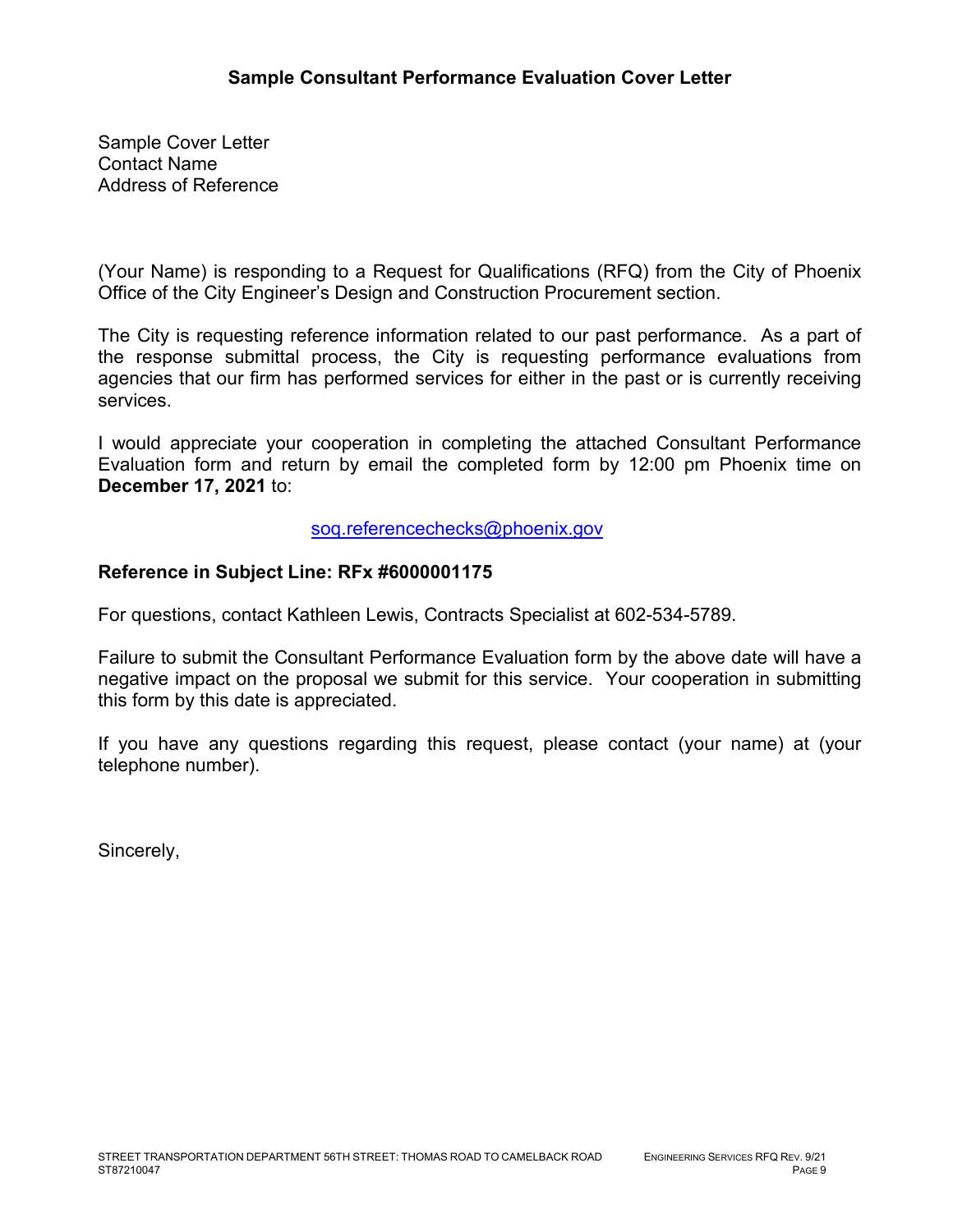## INSTRUCTIONS FOR COMPLETING CONSULTANT PERFORMANCE EVALUATION

Evaluate the consultant's contract performance in each of the rating areas listed below. On the Consultant Performance Evaluation form, circle the rating from 1 to 4 that most closely matches your evaluation of the consultant's performance. Comments are not required but appreciated. **Every rating area must be scored.** 

The Design and Construction Procurement section will use the information from this form to evaluate firms competing for contract award. **This completed form will become public record and upon request, will be released to the consultant or any other entity.**

Please submit the completed form to the address indicated on the bottom of the Consultant Performance Evaluation form. Thank you for your time and your cooperation.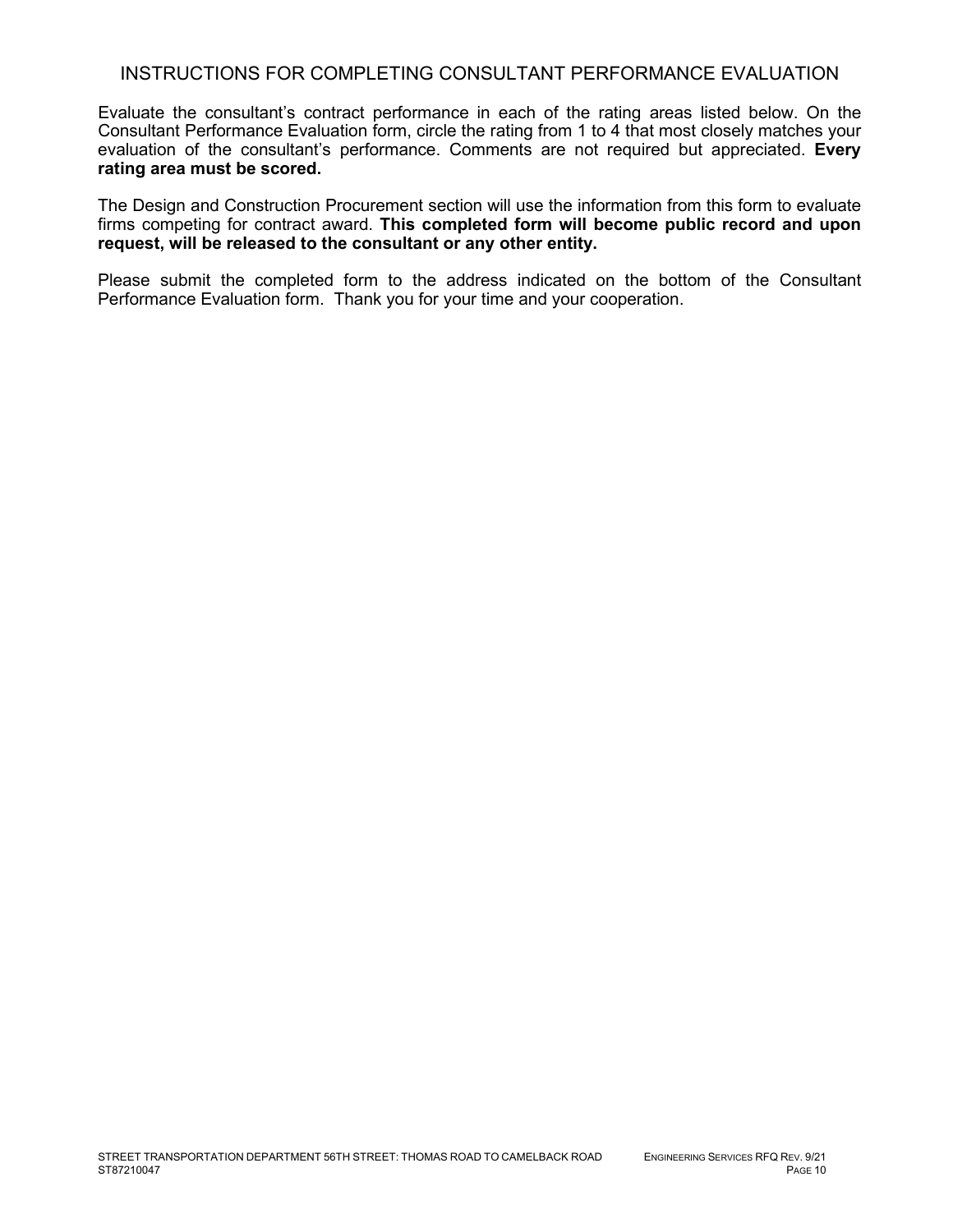# **Street Transportation Department 56th Street: Thomas Road to Camelback Road Engineering Services ST87210047 RFx: 6000001175**

# **CONSULTANT PERFORMANCE EVALUATION FOR \_\_\_\_\_\_\_\_\_\_\_\_\_\_\_\_\_\_**

(firm name)

**In the box below, provide the project title, contracted services provided by the firm, and start and completion date of services. This form is to be completed by the Owner, or the Owner's representative directly responsible for oversight of the project. The project services evaluated must be relevant to the services of this project. Every rating area must be scored.** 

**RATINGS: Summarize the Consultant's performance and circle the number below that corresponds to the performance rating for each category. Please see the rating scale.**

1 = Unsatisfactory (.25 pt.); 2 = Poor (.50 pt.); 3 = Good (.75 pt.); 4 = Excellent (1.0 pt.)

| <b>HOW WOULD YOU RANK THE</b><br><b>BUSINESS RELATIONSHIP</b><br>BETWEEN THE OWNER AND<br>THE FIRM?            | 4<br>3<br>$\overline{2}$<br>1              | Comments: |
|----------------------------------------------------------------------------------------------------------------|--------------------------------------------|-----------|
| WAS THE TEAM PRESENTED IN<br>THE PROPOSAL THE TEAM<br>THAT WORKED ON THE<br>PROJECT TO COMPLETION?             | $\overline{4}$<br>3<br>$\overline{2}$<br>1 | Comments: |
| WAS STAFF PROACTIVE IN<br><b>SOLVING PROBLEMS THAT</b><br>MAY HAVE OCCURRED ON THE<br>PROJECT?                 | $\overline{4}$<br>3<br>$\overline{2}$<br>1 | Comments: |
| <b>WAS THE CONTRACTED</b><br><b>SCOPE OF SERVICES</b><br><b>COMPLETED ON TIME AND</b><br><b>WITHIN BUDGET?</b> | 4<br>3<br>$\overline{2}$<br>1              | Comments: |
| HOW WOULD YOU RATE THE<br><b>QUALITY OF WORK</b><br>PERFORMED BY THIS FIRM ON<br>YOUR PROJECT?                 | $\overline{4}$<br>3<br>$\overline{2}$      | Comments: |